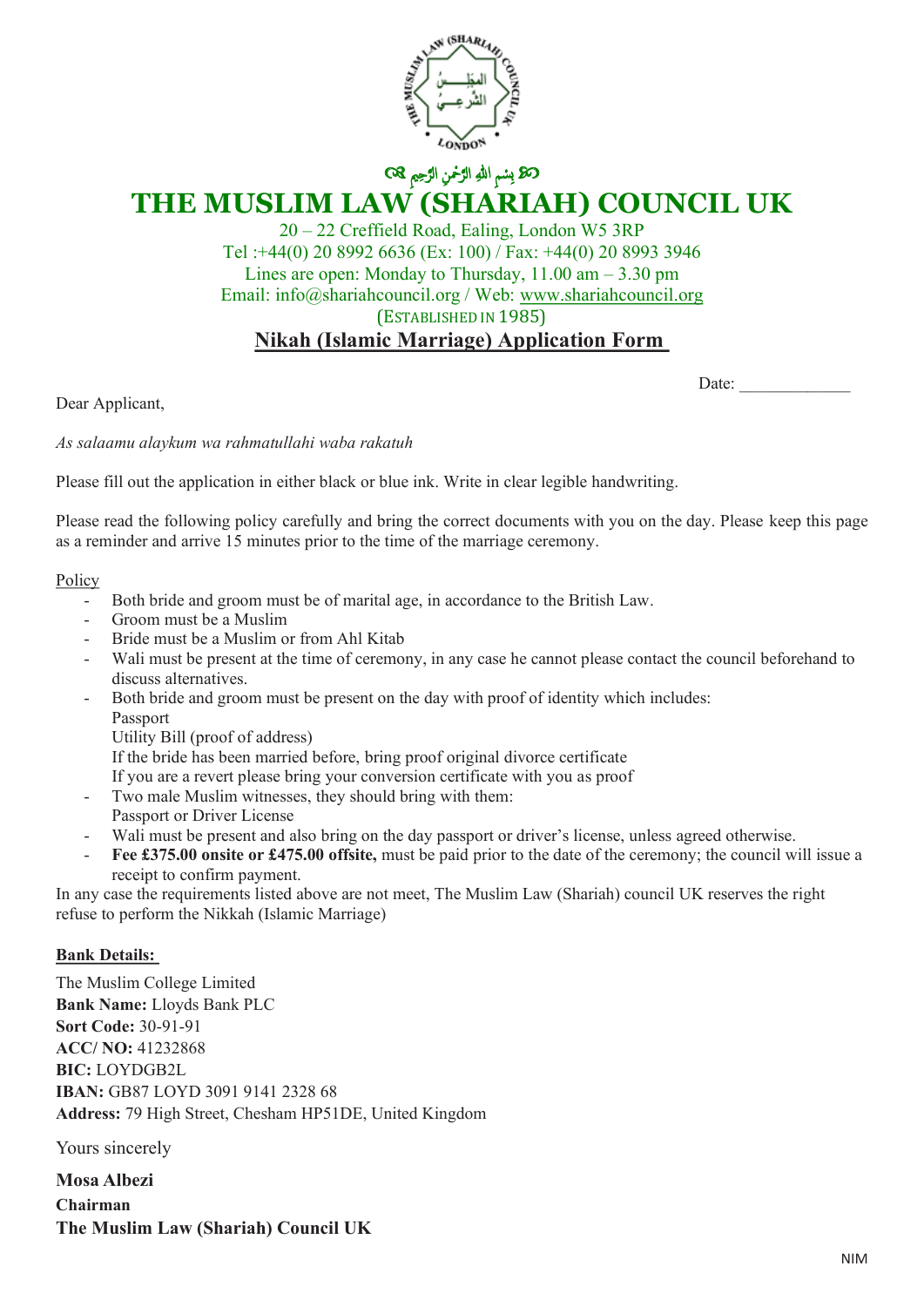

## ن الرَّحْمَنِ الرَّحْمَنِ الرَّحِيمِ & **THE MUSLIM LAW (SHARIAH) COUNCIL UK**

20 – 22 Creffield Road, Ealing, London W5 3RP Tel :+44(0) 20 8992 6636 (Ex: 100) / Fax: +44(0) 20 8993 3946 Lines are open: Monday to Thursday, 11.00 am – 3.30 pm Email: info@shariahcouncil.org / Web: www.shariahcouncil.org (ESTABLISHED IN 1985)

## **Nikkah (Islamic Marriage) Application Form**

### **Personal Details:**

| Groom:                          | <b>Bride:</b>  |
|---------------------------------|----------------|
| Full Name:                      | Full Name:     |
| Date of Birth:                  | Date of Birth: |
| Address:                        | Address:       |
| Nationality:                    | Nationality:   |
| Passport No.:                   | Passport No.:  |
| Contact No.:                    | Contact No.:   |
| Email:                          | Email:         |
| Amount of Maher (Dowry) agreed: |                |

### **Wali Details:**

| Full Name:               |
|--------------------------|
| Address:                 |
|                          |
|                          |
|                          |
| Relationship with Bride: |
| <b>Contact Number:</b>   |